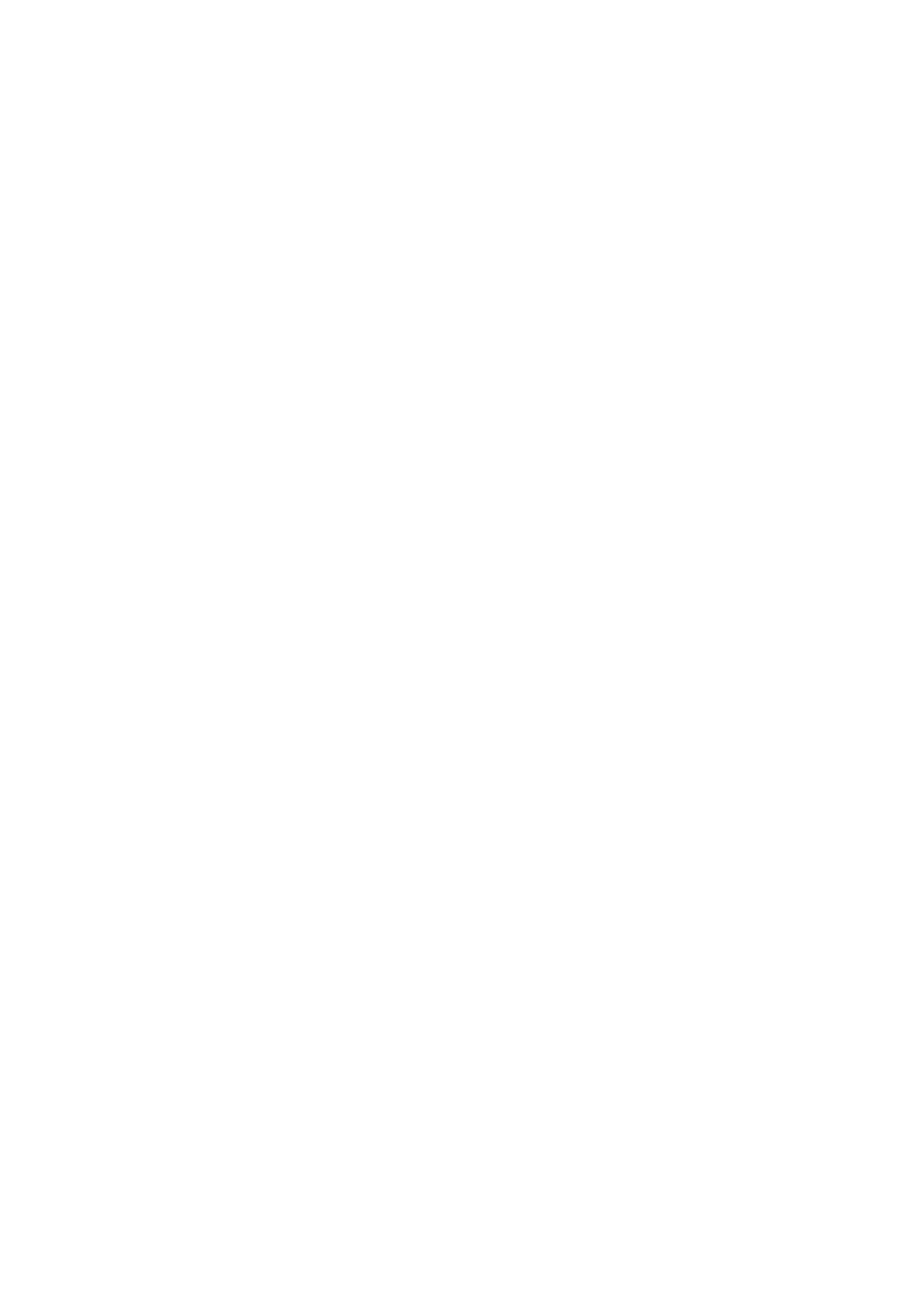| <b>BOARD OF DIRECTORS</b>                                                   | <b>Executive Director</b><br>Mr. Haroon Iqbal<br>CEO & Chairman Board of Directors                                                                                  |                              |
|-----------------------------------------------------------------------------|---------------------------------------------------------------------------------------------------------------------------------------------------------------------|------------------------------|
|                                                                             | <b>Non-Executive Directors</b><br>Mr. Waseem-ul-Haque Ansari<br>Mr. Muhammad Naeemuddin Malik<br>Syed Magbool Ali<br>Muhammad Irfan Ali<br>Mr. Ishtiag Ahmed        |                              |
|                                                                             | <b>Independent Director</b>                                                                                                                                         |                              |
|                                                                             | Mr. Azizul Haque                                                                                                                                                    |                              |
| <b>CHIEF FINANCIAL OFFICER</b>                                              | Mr. Muhammad Naeemuddin Malik                                                                                                                                       |                              |
| <b>COMPANY SECRETARY</b>                                                    | Mr. Muhammad Naeemuddin Malik                                                                                                                                       |                              |
| <b>AUDIT COMMITTEE</b>                                                      | Mr. Azizul Haque<br>Mr. Ishtiag Ahmed<br>Syed Magbool Ali                                                                                                           | Chairman<br>Member<br>Member |
| <b>HUMAN RESOURCE &amp; REMUNERATION</b><br><b>COMMITTEE</b>                | Syed Magbool Ali<br>Mr. Haroon Iqbal<br>Mr. Waseem-ul-Haque Ansari                                                                                                  | Chairman<br>Member<br>Member |
| <b>AUDITORS</b>                                                             | Faruq Ali & Company<br><b>Chartered Accountants</b><br>C-88, Ground Floor, KDA Scheme No. 1<br>Main Karsaz road,<br>Opposite Maritime Museum Karachi.               |                              |
| <b>LEGAL ADVISORS</b>                                                       | A. K Brohi                                                                                                                                                          |                              |
| <b>SHARE REGISTRAR / TRANSFER AGENT</b> BMF Consultants Pakistan (pvt) Ltd. | Anum Estate Building, Room No. 310 & 311,<br>3rd Floor, 49, Darul Aman Society,<br>Main Shahrah-e-Faisal,<br>Adjacent to Baloch Colony Bridge,<br>Karachi, Pakistan |                              |
| <b>BANKERS</b>                                                              | Muslim Commercial Bank Ltd.<br>Bank Islami Pakistan Ltd.<br>Soneri Bank Ltd.                                                                                        |                              |
| <b>REGISTERED OFFICE</b>                                                    | Finance & Trade Centre<br>Block-A, 7th Floor,<br>Shahrah-e-Faisal, Karachi                                                                                          |                              |
| <b>FACTORY</b>                                                              | Dewan City Sajawal District Thatta, Sindh.                                                                                                                          |                              |
| <b>WEBSITE</b>                                                              | www.yousufdewan.com                                                                                                                                                 |                              |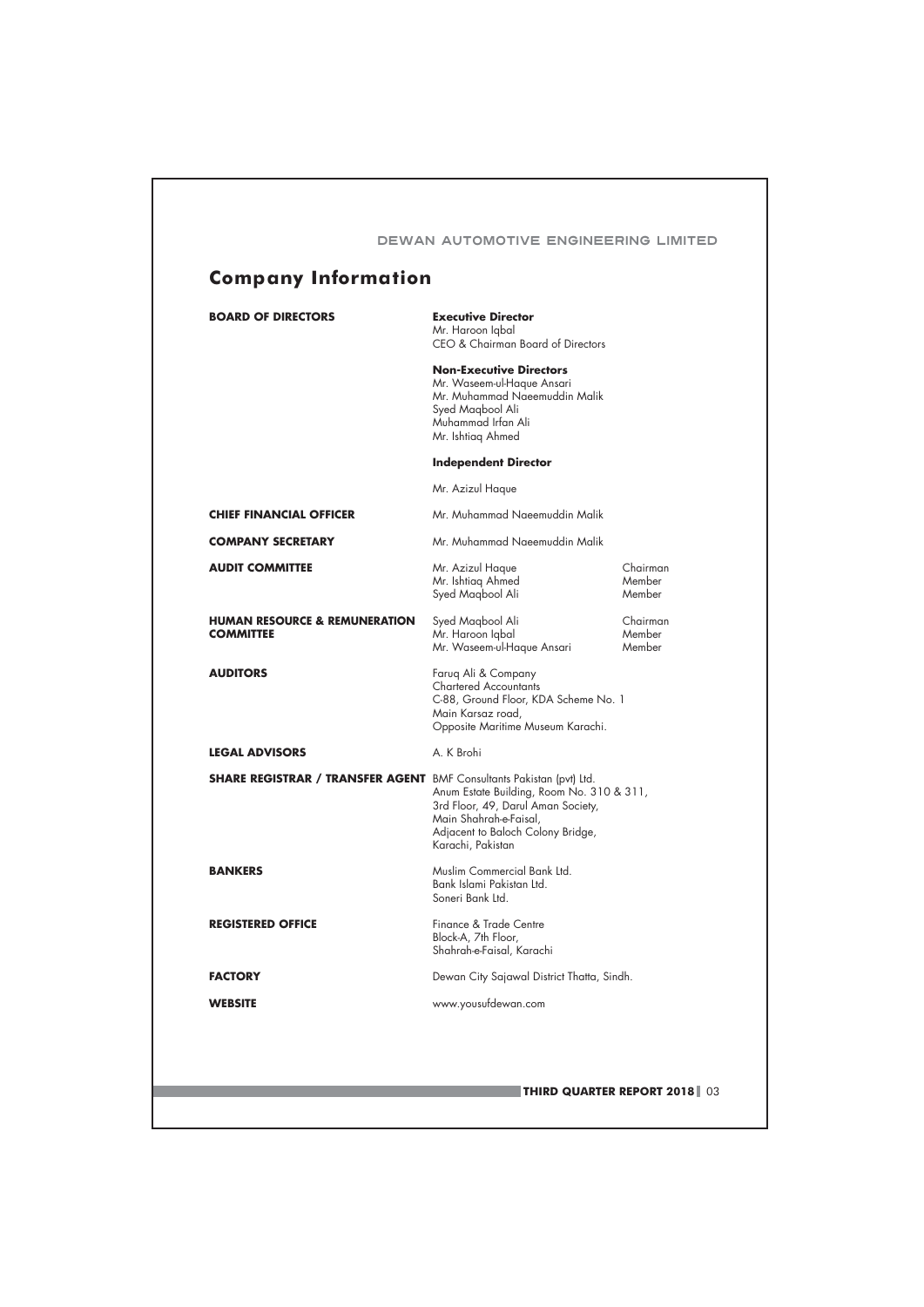**WEYD** A YOUSUF DEWAN COMPANY

# **Directors' Report**

The Board of Directors of your Company takes pleasure in presenting the un-audited condensed interim financial statements of the Company for the quarter and nine months' period ended March 31, 2018.

During the period under review the net sales was Rs. 4.205 million, gross loss is Rs.20.137 million and the after-tax loss is Rs.33.731 million.

The sale of local Car/LCV sector for the nine months' period ended March 31, 2018 has shown a growth of 16% as compared to the corresponding period of last year. Rising income levels, easy availability of bank finance at attractive rates and demand for vehicles by customers engaged in ride hailing services are the main reasons for the growth. With the positive GDP growth and enhanced economic activity coupled with new players coming in the market, the future outlook of automobile industry looks positive. The Company is going through tough conditions and making best endeavors to survive. We are pleased to inform that production activity has commenced and we hope that the operations will be normalized.

In conclusion, we bow, beg and pray to Almighty Allah, Rahman-o-Rahim, in the name of our beloved Prophet, Muhammad (peace be upon him), for the continued showering of his blessings, guidance, strength, health and prosperity to us, our Company, our Country and the Nation, and also pray to Almighty Allah to bestow peace, harmony, brotherhood and unity in true Islamic spirit to the whole Muslim Ummah, Ameen, Summa-Ameen

> LO-MY LORD IS INDEED HEARER OF PRAYER (AL-QURAN) Under / By Authority of the Board of Directors

**HAROON IQBAL** Chief Executive Officer & Chairman

Karachi: April 27, 2018

more to and she

**SYED MAQBOOL ALI** Director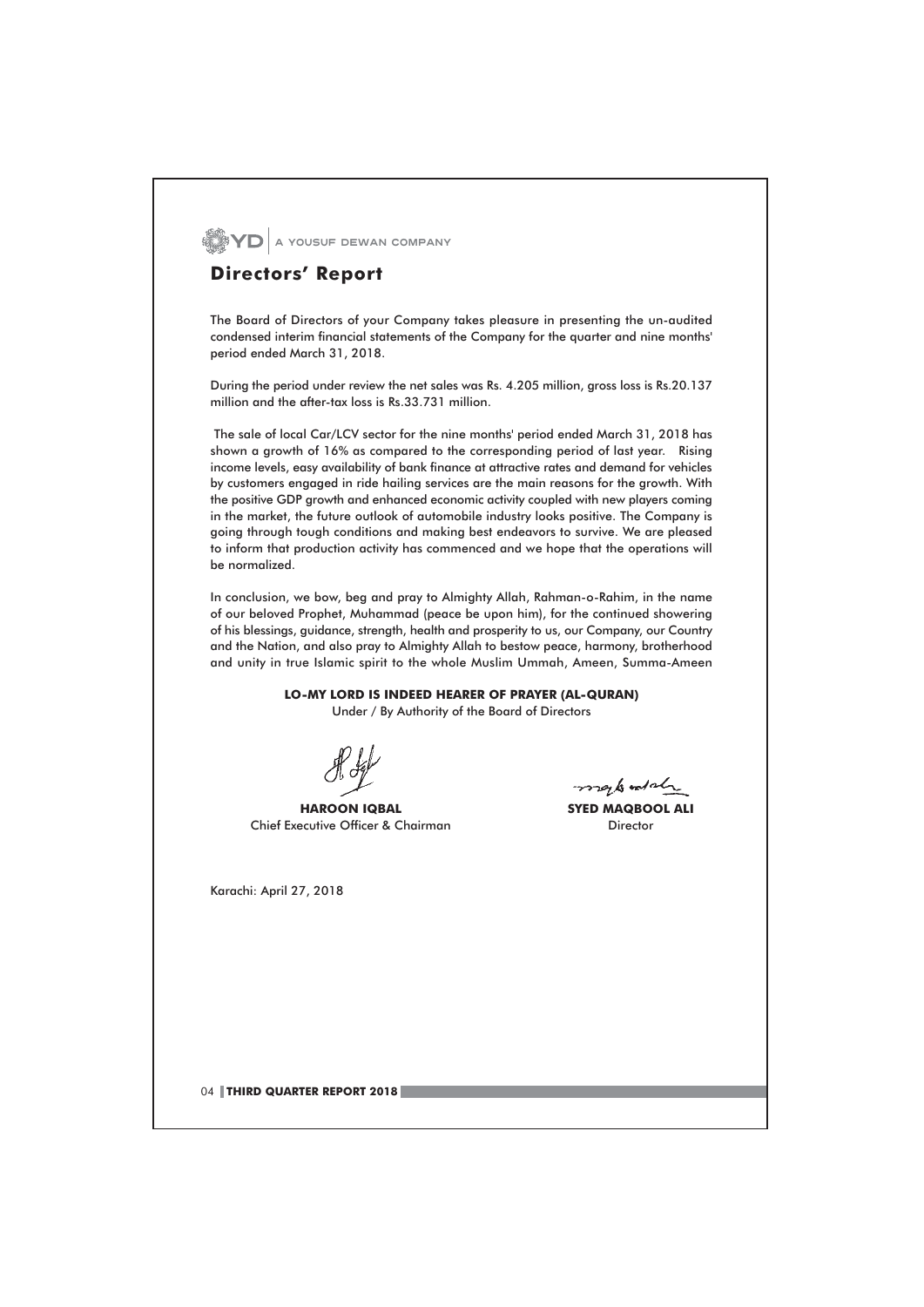DEWAN AUTOMOTIVE ENGINEERING LIMITED

ڈائریکٹرزر بورٹ

دیوان آٹوموٹیووانجینئر نگ لمیٹڈ کا بورڈ آف ڈائریکٹرزمورجہ 31 مارچ2018ءکوختم ہونے والی نو ماہی کے غیرآ ڈٹ شدہ ر بورٹ معہ مالی گوشوار ہےآ ب کےسامنے پیش کرتے ہوئےمسرت کےساتھ خیرمقدم کرتا ہے۔زیرنظرنو ماہی رپورٹ میں تمپنی کی کارکردگی کچھاس طرح رہی۔ فروخت 4.205 ملین روپے، مچموعی خسارہ 137. 20ملین روپےاور پعدازٹیکس خالص خسارہ233.73 ملین روپے ہے۔

مورجہ 31 مارچ2018 ءکو منتم ہونے والی نو ماہی کے دوران مقامی طور پر تبارہونے والی کار/LCV کی تیاری میں گزشتہ سال کے مقاطے میں %16 کااضافہ نظرا ٓر ہاہے۔شرح پیداوار میں اضافہ کی بنیادی وجہ اقتصادی صورتحال میں بہتری بیٹکوں کا کم شرح سود پر کارفنانسنگ اورمسافروں کی فقل وحمل میں کاروں کا بڑھتا ہوااستعال ہے۔ جی ڈی پی اورمعاشی سرگرمیوں میں اضافہ نیز نئےصنعت کاروں کےآنے کے باعث گاڑیوں کی صنعت متنقبل میں پہتر ہوتی نظرا رہی ہے۔

۔<br>سمپنی مشکل حالات کے باوجودا پنی کاروباری سرگرمیوں کو جاری رکھنے کیلئے *بھر پورکوشش کر*رہی ہے۔ ہم انتہائی مسرت کے ساتھ آپ کو پہ اطلاع دےرہے ہیں کہ کمپنی کی پیداواری سرگرمیوں کا آغاز ہوگیا ہےاورہم پُرامید ہیں کہ آنے والے دنوں میں سرگرمیاں کمل طور برمعمول برآ جا ئیں گی۔

ہ خرمیں ہم اللہ سپحانہ ونعالیٰ سے دعا گو ہیں کہ وہ نبی آخرالز ماں حضرت محمط پہلے ورکروڑ ماحمتیں اور برکنیں نازل فرمائے اور ۔<br>حضرت محمدان کے مسرقہ طفیل میں ہمیں درست رہنمائی کےساتھ طاقت اورصحت عطافر مائے۔ہماری کمپنی کوملک وقوم کی خوشحال کاباعث بنائے یہمیں امن وسکون،اخوت و بھائی جارے کےساتھ گچ ملت اسلامیہ بنائے یہ بین بارب العالمین۔

Kep بارون اقبال<br>بارون اقبال چف انگیزیکیٹیوآ فیسروچیئر مین

کراچی مورخہ 27اپریل2018ء

**THIRD QUARTER REPORT 2018** 05

maked also سيدمقول على ڊ <sub>ا</sub>بر مکثر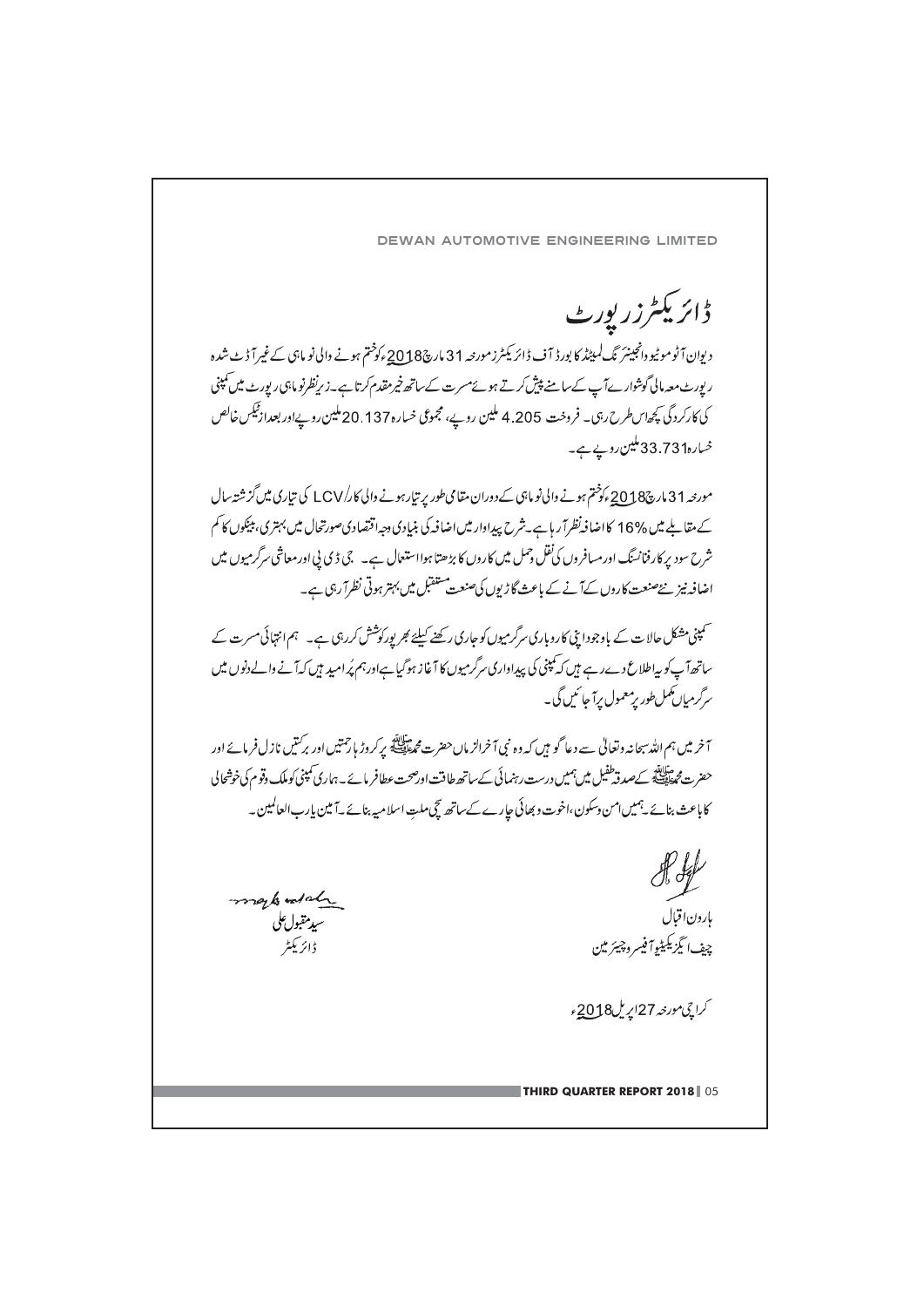|                                                                                                                                                   |        | March 31,<br>2018<br>(Un-audited)                            | <b>June 30,</b><br>2017<br>(Audited)<br>(Restated            |
|---------------------------------------------------------------------------------------------------------------------------------------------------|--------|--------------------------------------------------------------|--------------------------------------------------------------|
| <b>ASSETS</b>                                                                                                                                     | Note   | (Rs. in '000)                                                |                                                              |
| <b>NON-CURRENT ASSETS</b>                                                                                                                         |        |                                                              |                                                              |
| Property, plant and equipment<br>Available for sale investment<br>Long term deposits                                                              | 5<br>6 | 271,058<br>7,120<br>3,020                                    | 288,005<br>7,120<br>3,020                                    |
| <b>CURRENT ASSETS</b>                                                                                                                             |        |                                                              |                                                              |
| Stock in trade<br>Advances - Considered good<br>Sales tax receivable<br>Advance income tax<br>Cash and bank balances                              | 7      | --<br>13,144<br>16,008<br>2,544<br>769<br>32,465<br>313,663  | $-$<br>10,059<br>16,008<br>2,277<br>132<br>28,476<br>326,621 |
| <b>EQUITY AND LIABILITIES</b>                                                                                                                     |        |                                                              |                                                              |
| <b>AUTHORIZED SHARE CAPITAL</b><br>21,800,000 (June 2017: 21,800,000)<br>Ordinary shares of Rs.10/- each                                          |        | 218,000                                                      | 218,000                                                      |
| Issued, subscribed and paid-up share capital<br>Revaluation surplus on perperty plant & equipments<br>Reserves - Net<br><b>Accumulated losses</b> |        | 214,000<br>63,581<br>178,184<br>(1,604,480)<br>(1, 148, 715) | 214,000<br>67,561<br>178,184<br>(1,574,729)<br>(1, 114, 984) |
| <b>NON-CURRENT LIABILITIES</b>                                                                                                                    |        |                                                              |                                                              |
| Long term loans - Unsecured<br>Deferred liability for staff gratuity<br>Deferred taxation                                                         | 8      | 124,951<br>16,926<br>28,937                                  | 113,726<br>16,720<br>32,223                                  |
| <b>CURRENT LIABILITIES</b><br>Trade and other payables<br>Mark-up accrued<br>Short term finance<br>Overdue portion of loan - Secured              | 9      | 366,781<br>758,654<br>154,879<br>11,250                      | 362,635<br>750,172<br>154,879<br>11,250                      |
| <b>CONTINGENCIES</b>                                                                                                                              | 10     | 1,291,564                                                    | 1,278,936                                                    |

Haroon Iqbal Chief Executive Officer

**Syed Magbool Ali** Director

Muhammad Naeem Uddin Malik<br>Chief Financial Officer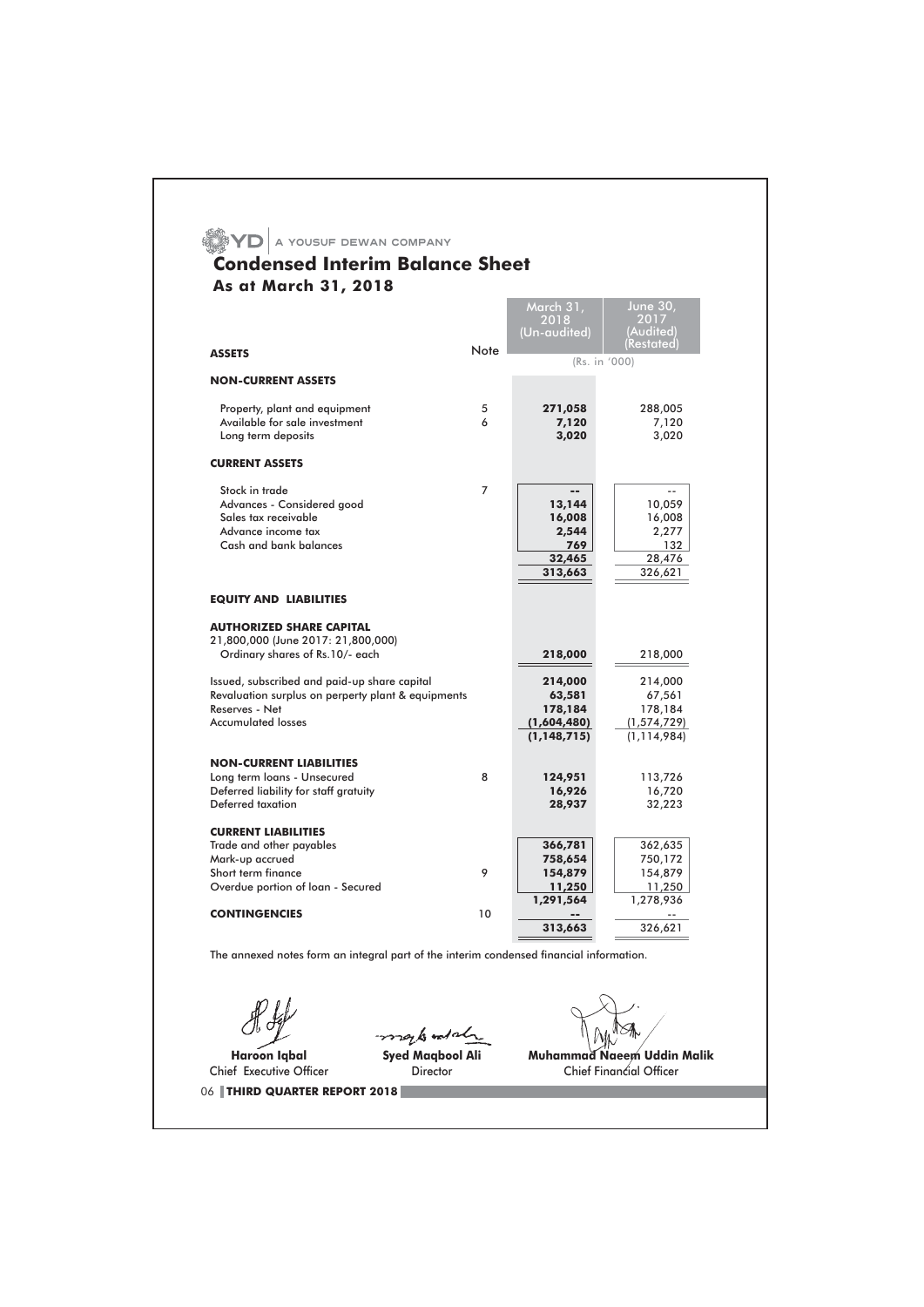## DEWAN AUTOMOTIVE ENGINEERING LIMITED

# **Condensed Interim Profit And Loss Account - (Un-audited)** For The Nine Months Ended 31 March 2018

|                                                                               |                                 | <b>Nine Months Ended</b>     | <b>Quarter Ended</b>          |                           |
|-------------------------------------------------------------------------------|---------------------------------|------------------------------|-------------------------------|---------------------------|
|                                                                               | March 31,<br>2018               | March 31,<br>2017            | March 31,<br>2018             | March 31,<br>2017         |
| Note                                                                          |                                 | (Rs. in '000)                | -Unaudited--                  |                           |
| Sales - Net<br>Cost of sales<br>Gross loss                                    | 4,205<br>(24, 342)<br>(20, 137) | (25, 274)<br>(25, 274)       | 4,095<br>(9,870)<br>(5, 775)  | (7, 578)<br>(7, 578)      |
| <b>Operating expenses</b><br>Distribution expenses<br>Administrative expenses | (337)<br>(2,657)<br>(2,994)     | (371)<br>(2,974)<br>(3, 345) | (112)<br>(1, 310)<br>(1, 422) | (124)<br>(909)<br>(1,033) |
| <b>Operating loss</b>                                                         | (23, 131)                       | (28, 619)                    | (7, 197)                      | (8,611)                   |
| Other income                                                                  | 20                              | 9                            | 9                             | 1                         |
| Finance cost                                                                  | 11<br>(13,899)                  | (8, 279)                     | (2,911)                       | (2,749)                   |
| Loss before taxation                                                          | (37, 010)                       | (36, 889)                    | (10,099)                      | (11, 359)                 |
| Deferred taxation                                                             | 3,279                           | 1,131                        | 1,093                         | 493                       |
| Loss after taxation                                                           | (33, 731)                       | (35, 758)                    | (9,006)                       | (10, 866)                 |
| Loss per share - Basic and diluted                                            | (1.58)                          | (1.67)                       | (0.42)                        | (0.51)                    |

The annexed notes form an integral part of the interim condensed financial information.

Haroon Iqbal Chief Executive Officer

mark and al

Syed Maqbool Ali Director

**Muhammad Naeem Uddin Malik** Chief Financial Officer

THIRD QUARTER REPORT 2018 07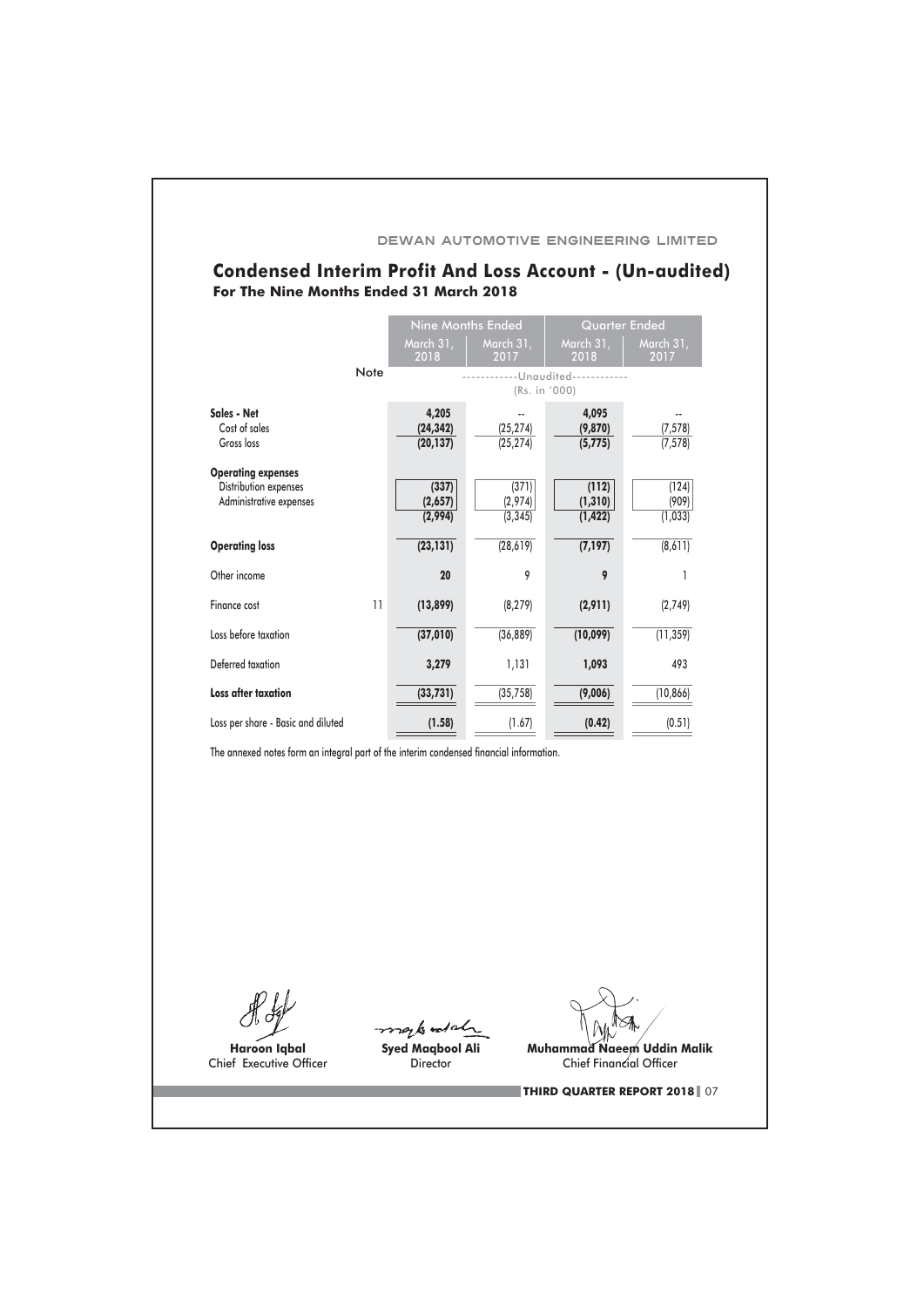|                                                                                         | Nine Months Ended                                         |                                                    | <b>Quarter Ended</b>    |                                   |
|-----------------------------------------------------------------------------------------|-----------------------------------------------------------|----------------------------------------------------|-------------------------|-----------------------------------|
|                                                                                         | March 31,<br>2018                                         | March 31,<br>2017                                  | March 31,<br>2018       | March 31,<br>2017                 |
|                                                                                         |                                                           | ------------Unaudited------------<br>(Rs. in '000) |                         |                                   |
| Loss for the period                                                                     | (33, 731)                                                 | (35, 758)                                          | (24, 046)               | (23, 489)                         |
| <b>Total comprehensive loss</b><br>for the period                                       | (33, 731)                                                 | (35, 758)                                          | (24, 046)               | (23, 489)                         |
| The annexed notes form an integral part of the interim condensed financial information. |                                                           |                                                    |                         |                                   |
| <b>Haroon Iqbal</b><br>Chief Executive Officer                                          | mark and de<br><b>Syed Magbool Ali</b><br><b>Director</b> |                                                    | Chief Financial Officer | <b>Muhammad Naeem Uddin Malik</b> |
|                                                                                         |                                                           |                                                    |                         |                                   |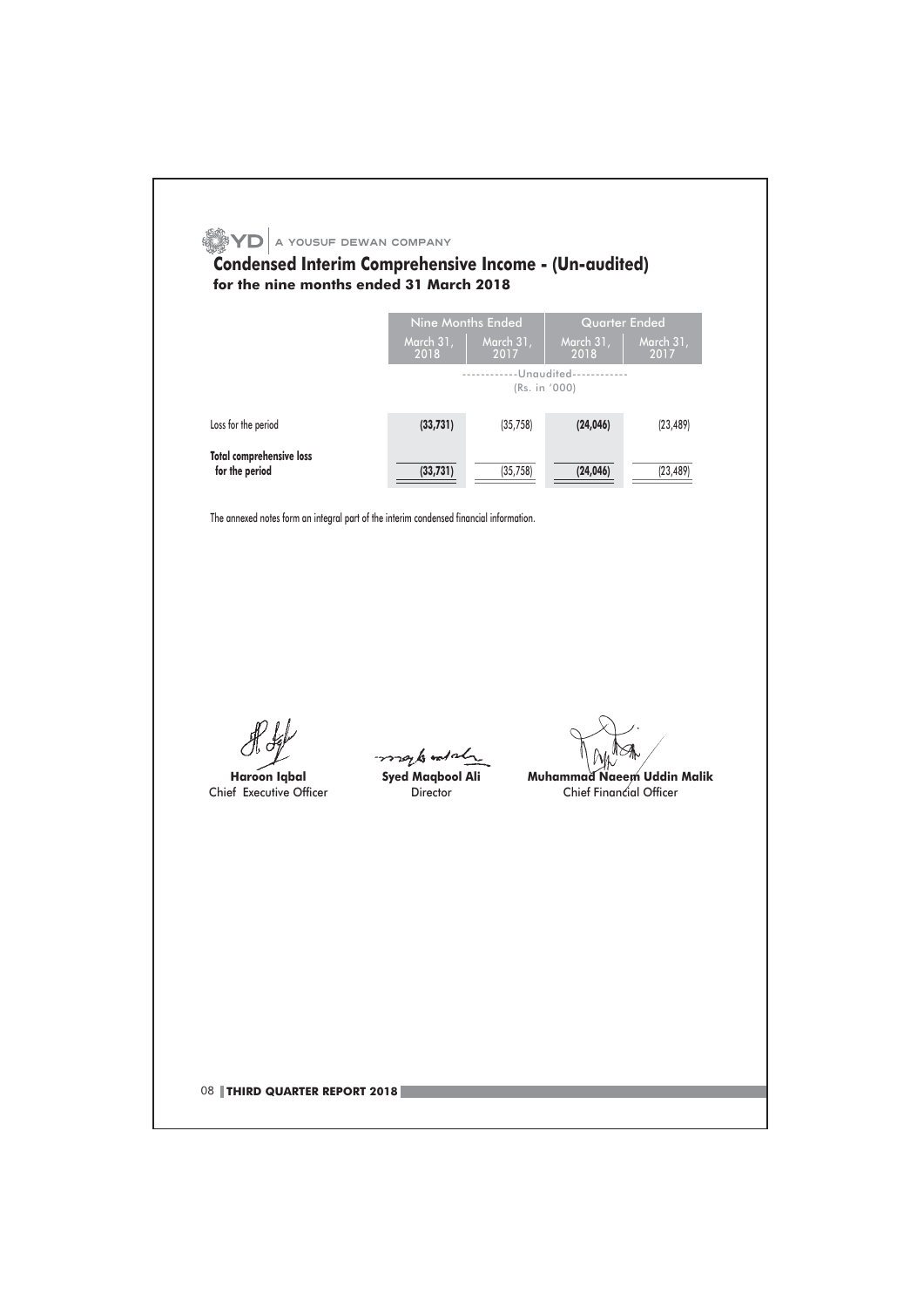|                                                                                         | March 31,<br>2018                                  | March 31,<br>2017 |
|-----------------------------------------------------------------------------------------|----------------------------------------------------|-------------------|
|                                                                                         | ------------Unaudited------------<br>(Rs. in '000) |                   |
| <b>CASH FLOWS FROM OPERATING ACTIVITIES</b>                                             |                                                    |                   |
| Loss before taxation                                                                    | (37, 010)                                          | (36, 889)         |
| Adjustment for non-cash and other items                                                 |                                                    |                   |
| Depreciation<br>Other Income                                                            | 16,850<br>(20)                                     | 18,556<br>(9)     |
| Unwinding of discount / present value adjustment - Net                                  | 5,398                                              |                   |
| Provision for gratuity                                                                  | 206                                                |                   |
| Finance cost                                                                            | 8,501<br>30,935                                    | 8,279<br>26,826   |
|                                                                                         | (6,075)                                            | (10,063)          |
| <b>Changes in operating assets and liabilities</b>                                      |                                                    |                   |
| (Increase) / decrease in current assets<br><b>Advances</b>                              | (3,085)                                            | (6, 262)          |
| Increase / (decrease) in current liabilities                                            |                                                    |                   |
| Trade and other payables                                                                | 4,149                                              | 2,933             |
| <b>Payments for:</b>                                                                    | 1,064                                              | (3,329)           |
| Income tax - Net                                                                        | (261)                                              | (111)             |
| Finance cost                                                                            | (15)<br>(276)                                      | (2)<br>(113)      |
| Net cash outflows from operating activities                                             | (5, 287)                                           | (13, 505)         |
| <b>CASH FLOWS FROM INVESTING ACTIVITIES</b>                                             | 97                                                 | 4                 |
| <b>CASH FLOWS FROM FINANCING ACTIVITIES</b>                                             |                                                    |                   |
| Long term loan from director                                                            | 5,827                                              | 14,814            |
| Short term finance - Unsecured                                                          |                                                    | 65                |
| Net cash inflow from financing activities                                               | 5,827                                              | 14,879            |
| Net increase in cash and cash equivalents                                               | 637                                                | 1,378             |
| Cash and cash equivalents at beginning of the period                                    | 132                                                | 143               |
| Cash and cash equivalents at end of the period                                          | 769                                                | 1,521             |
| The annexed notes form an integral part of the interim condensed financial information. |                                                    |                   |
|                                                                                         |                                                    |                   |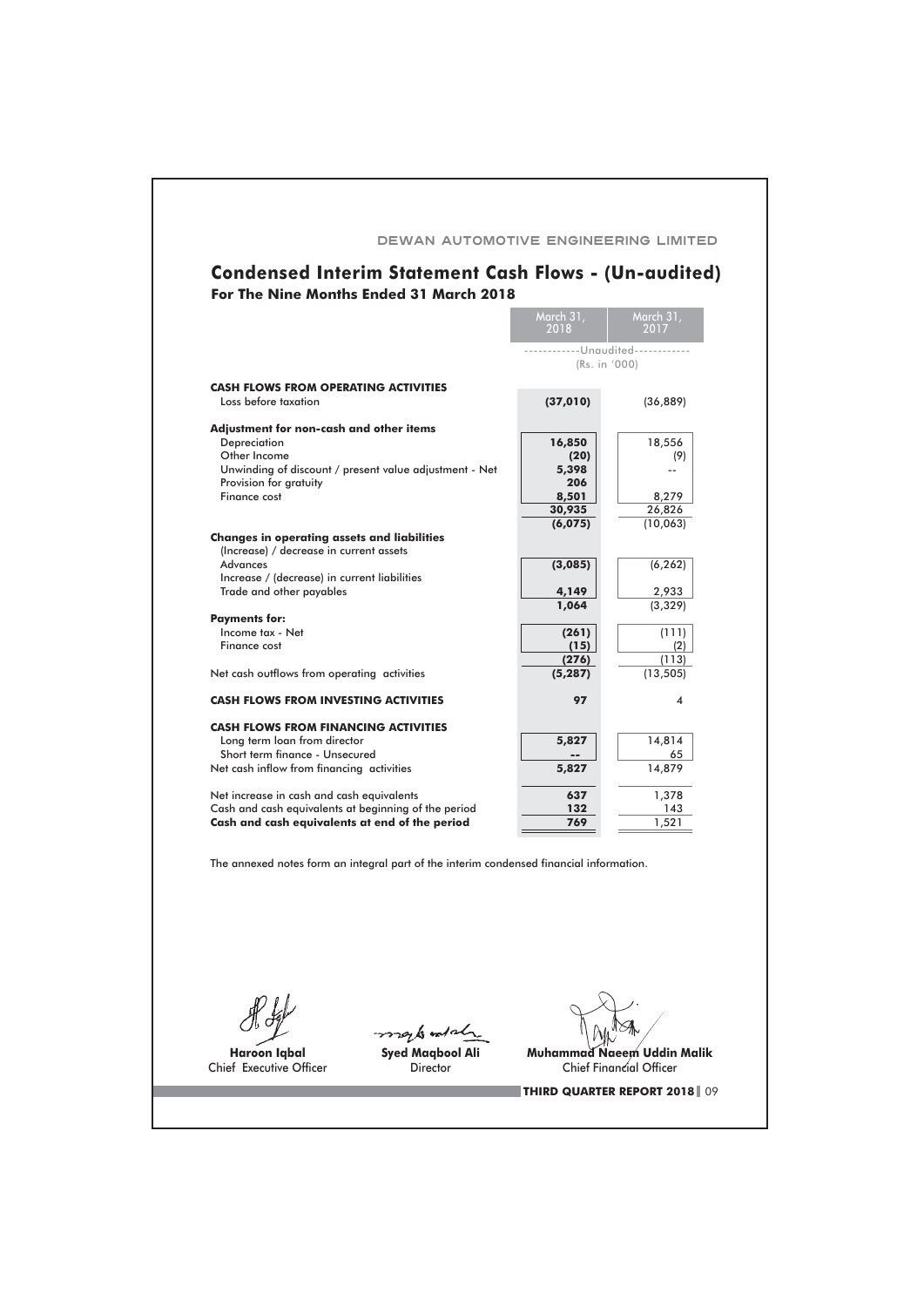# $\bullet$  YD  $\vert$  a yousuf dewan company

# Condensed Interim Statement Of Changes In Equity - (Un-audited) For The Nine Months Ended 31 March 2018

|                                                                                                            |                                                          |                   | <b>Capital reserves</b>              |                    |                                                                        | <b>Revenue reserves</b>      |               |
|------------------------------------------------------------------------------------------------------------|----------------------------------------------------------|-------------------|--------------------------------------|--------------------|------------------------------------------------------------------------|------------------------------|---------------|
|                                                                                                            | Issued,<br>subscribed<br>and paid-up<br>share<br>capital | Merger<br>reserve | <b>Settlement</b><br>claim from Ford | General<br>reserve | <b>Revaluation</b><br>surplus on<br>property,<br>plant &<br>equipments | <b>Accumulated</b><br>losses | Total         |
|                                                                                                            |                                                          |                   |                                      |                    |                                                                        |                              |               |
| Balance as at 1 July 2016 - as reported                                                                    | 214.000                                                  | 82.090            | 86.194                               | 9.900              |                                                                        | (1, 542, 161)                | (1, 149, 977) |
| Effect of change in accounting policy                                                                      |                                                          |                   |                                      |                    | 73,244                                                                 |                              | 73,244        |
| Balance as at 1 July 2016 - Restated<br>Total comprehensive loss for the year                              | 214,000                                                  | 82,090            | 86,194                               | 9.900              | 73,244                                                                 | (1, 542, 161)                | (1,076,733)   |
| Loss for the period<br>Incremental depreciation transfer from<br>surplus on revaluation of property, plant |                                                          |                   |                                      | ä,                 |                                                                        | (35, 758)                    | (35, 758)     |
| and equipment - Net of tax                                                                                 |                                                          |                   |                                      |                    | (2, 297)                                                               | 2,297                        |               |
|                                                                                                            |                                                          |                   |                                      |                    | (2, 297)                                                               | (33, 461)                    | (35, 758)     |
| Balance as at 31 March 2017                                                                                | 214,000                                                  | 82,090            | 86,194                               | 9,900              | 70,947                                                                 | $(1,575,622)$ $(1,112,491)$  |               |
| Balance as at 1 July 2017 - Restated                                                                       | 214.000                                                  | 82,090            | 86,194                               | 9.900              | 67,561                                                                 | (1,574,729)                  | (1, 114, 984) |
| Total comprehensive loss for the year                                                                      |                                                          |                   |                                      |                    |                                                                        |                              |               |
| Loss for the period<br>Incremental depreciation transfer from                                              |                                                          |                   |                                      |                    |                                                                        | (33, 731)                    | (33, 731)     |
| surplus on revaluation of property, plant<br>and equipment - Net of tax                                    |                                                          |                   |                                      |                    | (3,980)                                                                | 3,980                        |               |
|                                                                                                            | u.                                                       |                   | ä,                                   | ä,                 | (3,980)                                                                | [29, 75]                     | (33, 731)     |
| Balance as at 31 March 2018                                                                                | 214,000                                                  | 82,090            | 86,194                               | 9,900              | 63,581                                                                 | (1,604,480)                  | (1,148,715)   |

Haroon Iqbal Chief Executive Officer

mark and al Syed Maqbool Ali Director

Muhammad Naeem Uddin Malik

Chief Financial Officer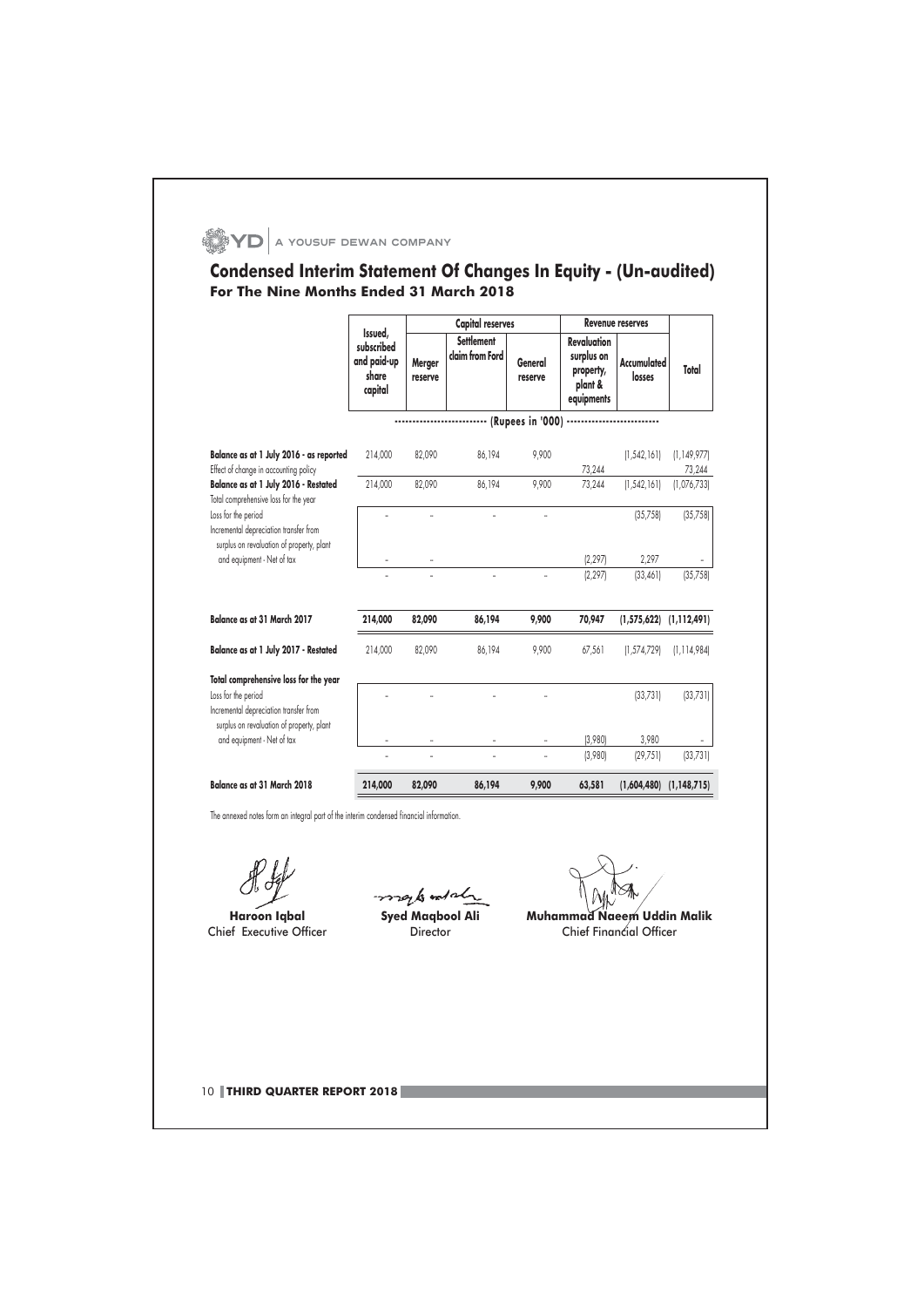# Notes To The Condensed Interim Financial Information - (Un-audited) For The Nine Months Ended 31 March 2018

#### THE COMPANY AND ITS OPERATIONS  $\mathbf{I}$

Dewan Automotive Engineering Limited is a public Limited Company quoted on Pakistan Stock Exchange Limited (trading in defaulter counter). The Company's business is the assembly-cum progressive manufacture and sale of tractors, light commercial vehicles and motorcycles and trading / manufacturing of parts and implements related thereto. The Company was incorporated on May 6, 1982 and commenced commercial operations in August, 1983. The Company was taken over by Dewan Mushtaq Group in April 2004. The Company's registered office is located at 7th Floor, Block-A, Finance & Trade Centre, Shahrah-e-Faisal, Karachi.

During the year 2017, the Company received notices from Pakistan Stock Exchange Limited (PSX) in respect of non-compliance of clause 5.11.1.(c) and 5.11.1.(e) of the PSX Regulations therefore it was placed on defaulters' counter of PSX and trading of its shares was suspended. The Company has rectified the default and has requested for removal of Company from defaulter's counter. Hence no action by the exchange under clause 5.11.1.(c) & 5.11.1.(e) is warranted under the said circumstance.

#### **GOING CONCERN ASSUMPTION**  $\overline{2}$

The condensed interim financial information for the nine months ended 31 March 2018 reflect that the Company has sustained a net loss after taxation of Rs.33.731 million (June 2017: Rs.38.250 million) and, as of that date it has accumulated losses of Rs.1,604.480 million (June 2017: Rs.1,574.729 million) which have resulted in net capital deficiency of Rs.1,148.715 million (June 2017: Rs.1,114.984 million) and its current liabilities exceeded its current assets by Rs.1,259.112 million (June 2017: Rs.1,250.460 million) and total assets by Rs.977.915 million (June 2017: Rs.952.315 million). The Company has been unable to ensure scheduled repayments of borrowings and to the creditors due to the liquidity problems. Following course, certain lenders has gone into litigation for repayment of liabilities through attachment and sale of the Company's hypothecated / mortgaged properties. These conditions indicate the existence of material uncertainty which may cast significant doubt about the Company's ability to continue as a going concern. therefore the Company may not be able to realize its assets and discharge its liabilities in normal course of business.

The Company has restructured its entire debts except one and also been paid as per term of restructuring agreements. The management is also confident that the outcome of the pending litigation will be positive as the Company is negotiating re-profiling of the debt with the lender. Therefore, the management is confident that the proposal will be accepted by the lender and pending litigations will be withdrawn. Accordingly, these condensed interim financial information have been prepared on a going concern basis.

**THIRD QUARTER REPORT 2018** 11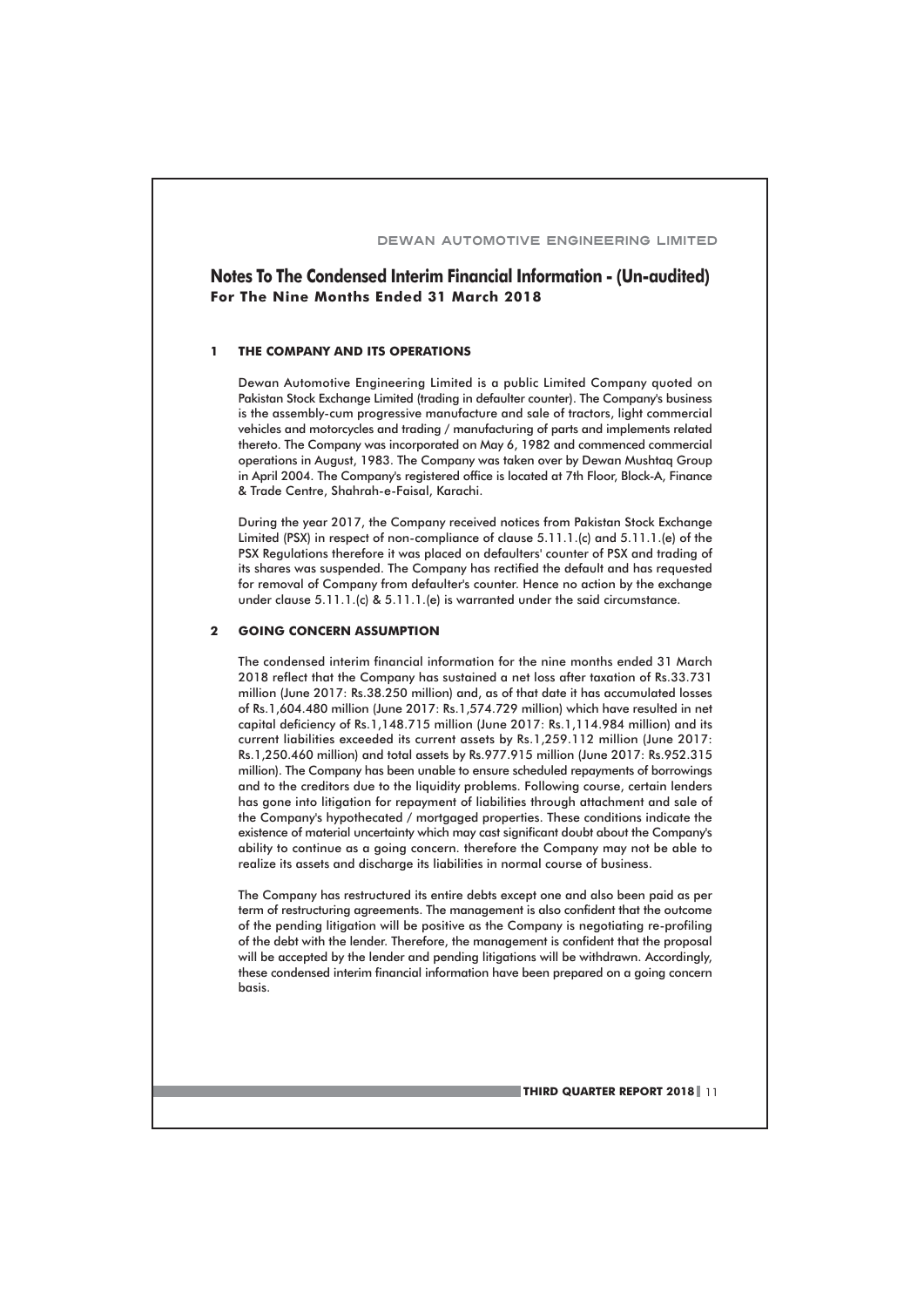$\mathbf{Z}$   $\mathbf{Y}$   $\mathbf{D}$  a yousuf dewan company

## **STATEMENT OF COMPLIANCE**

- 3.1 During the preceding financial year, the Companies Act 2017 (the Act) was promulgated, however, as per Securities and Exchange Commission of Pakistan's (SECP) circular 23 of 2017 dated October 04, 2017 as clarified by Institute of Chartered Accountants of Pakistan vide its circular no 17/2017 dated October 06, 2017, the companies shall prepare their annual and interim condensed interim financial information for the periods ending on or before December 31, 2017 in accordance with the provisions of the repealed Companies Ordinance, 1984. Accordingly, this condensed interim financial information of the Company for the nine months ended March 31, 2018 has been prepared in accordance with the requirements of the International Accounting Standard (IAS) 34 "Interim Financial Reporting" and provisions of and directives issued under the repealed Companies Ordinance, 1984. In case where requirements differ, the provisions of or directives issued under the repealed Companies Ordinance, 1984 have been followed.
- 3.2 This condensed interim financial information do not include all the information and disclosures required in the annual audited financial statements, and should be read in conjunction with the Company's annual audited financial statements for the year ended 30 June 2017.
- 3.3 The figures included in the condensed interim profit and loss account for the quarters ended 31 March 2018 and 2017 and in the notes forming part thereof have not been reviewed by the auditors of the Company, as they have reviewed the accumulated figures for the half years ended 31 December 2017 and 2016.

#### **SIGNIFICANT ACCOUNTING POLICIES**  $\overline{a}$

- 4.1 The accounting policies adopted in the preparation of this condensed interim financial information are consistent with those followed in the preparation of the Company's annual financial statements for the year ended 30 June 2017.
- 4.2 The preparation of condensed interim financial information in conformity with approved accounting standards requires the use of certain critical accounting estimates. It also requires management to exercise its judgment in the process of applying the Company's accounting policies. Estimates and judgments are continually evaluated and are based on historical experience and other factors, including expectations of future events that are believed to be reasonable under the circumstances. Actual results may differ from these estimates. The estimates and judgment applied by the management in preparation of this condensed interim financial information is same as those applied in preparation of annual financial statements of the company for the year ended 30 June 2017.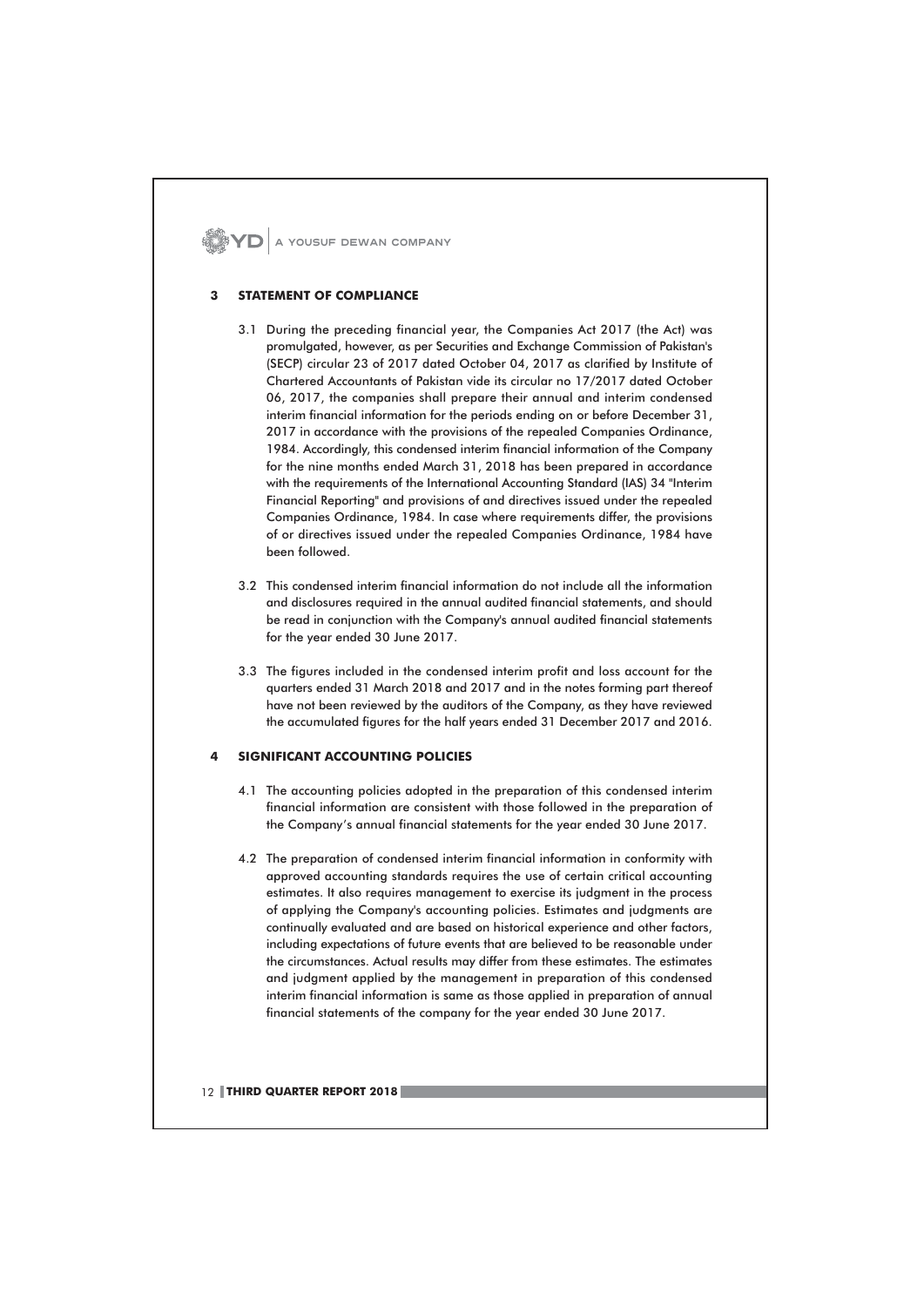|   | Note                                                                                                                              | March 31,<br>2018<br>(Un-audited) | June<br>30, 2017<br>(Audited) |
|---|-----------------------------------------------------------------------------------------------------------------------------------|-----------------------------------|-------------------------------|
|   |                                                                                                                                   |                                   | (Rs. in '000)                 |
| 5 | <b>PROPERTY, PLANT AND EQUIPMENT</b>                                                                                              |                                   |                               |
|   | Operating fixed assets - At cost less<br>accumulated depreciation                                                                 | 271,058                           | 288,005                       |
| 6 | <b>AVAILABLE FOR SALE INVESTMENT</b>                                                                                              |                                   |                               |
|   | Investment in associated company<br>Dewan Mushtaq Trade Limited<br>(Public, unquoted company)<br>4,000,000 (June 2017: 4,000,000) |                                   |                               |
|   | Ordinary shares of Rs.10/- each<br>Accumulated impairment loss on investment                                                      | 40,000<br>(32, 880)               | 40,000<br>(32, 880)           |
|   |                                                                                                                                   |                                   |                               |
|   | 6.1 Since these investment is in unquoted company therefore this is measured at                                                   | 7,120                             | 7,120                         |
|   | cost less accumulated impairment because the fair value can not be measured<br>reliably.<br>Note                                  | March 31,<br>2018<br>(Un-audited) | June<br>30, 2017<br>(Audited) |
|   |                                                                                                                                   |                                   | (Rs. in '000)                 |
| 7 | <b>STOCK IN TRADE</b>                                                                                                             |                                   |                               |
|   | Raw materials and components                                                                                                      | 127,861                           | 127,861                       |
|   | Work in process                                                                                                                   | 2,701                             | 2,701                         |
|   | Finished goods - manufacturing stock                                                                                              | 3,567                             | 3,567                         |
|   | <b>Trading stock</b>                                                                                                              | 30,263                            | 30,263                        |
|   |                                                                                                                                   | 164,392                           | 164,392                       |
|   | Provision for slow moving and<br>obsolescence stocks                                                                              | (164,392)                         | (164, 392)                    |
|   |                                                                                                                                   |                                   |                               |
| 8 | <b>LONG TERM LOAN - Unsecured</b>                                                                                                 |                                   |                               |
|   | <b>From director - At amortized cost</b>                                                                                          |                                   |                               |
|   | Loan received - Opening<br>8.1                                                                                                    | 307,105                           | 246,980                       |
|   | Received during the period / year                                                                                                 | 5,827                             | 60,125                        |
|   | Present value adjustment                                                                                                          | (250, 606)                        | (249, 368)                    |
|   | Interest charged to profit and loss account                                                                                       | 62,625                            | 55,989                        |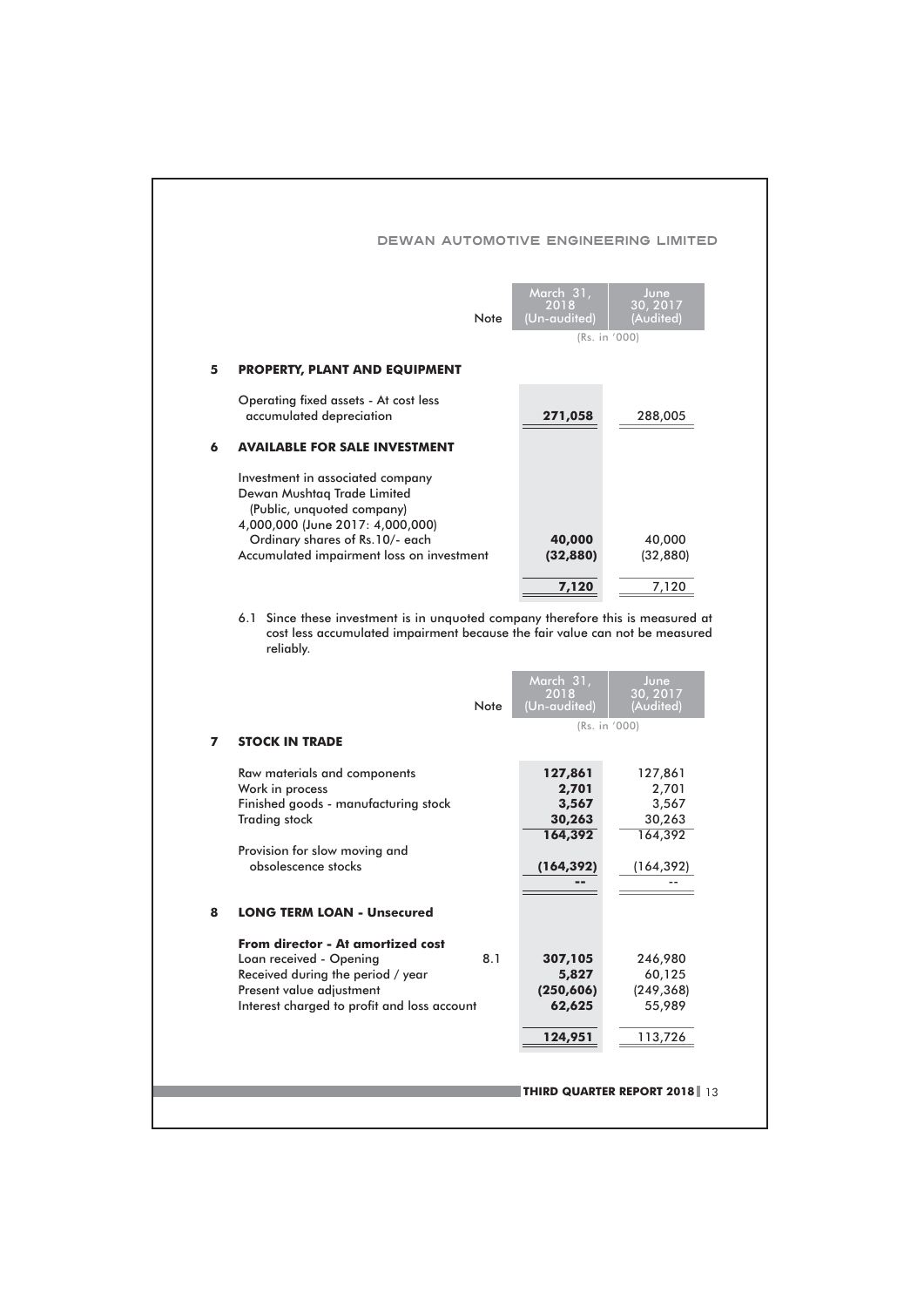

### **10 CONTINGENCIES AND COMMITMENTS**

There has been no significant change in the status of contingencies and commitments as reported in the annual financial statements for the year ended 30 June 2017.

## 11 FINANCE COST AND MARK-UP ACCRUED

Company has not made the provision of mark-up for the period amounting to Rs.0.397 million (Up to 30 June 2017: Rs.13.181 million) keeping in view of the financial restructuring proposed to the lender. Management is hopeful that the restructuring proposal will be accepted by the lender. Had the provision been made the loss for the period would have been higher by Rs.0.397 millions and accrued mark-up would have been higher and shareholders' equity would have been lower by Rs.13.578 million. The said non provisioning is departure from the requirements of IAS-23 'Borrowing Costs".